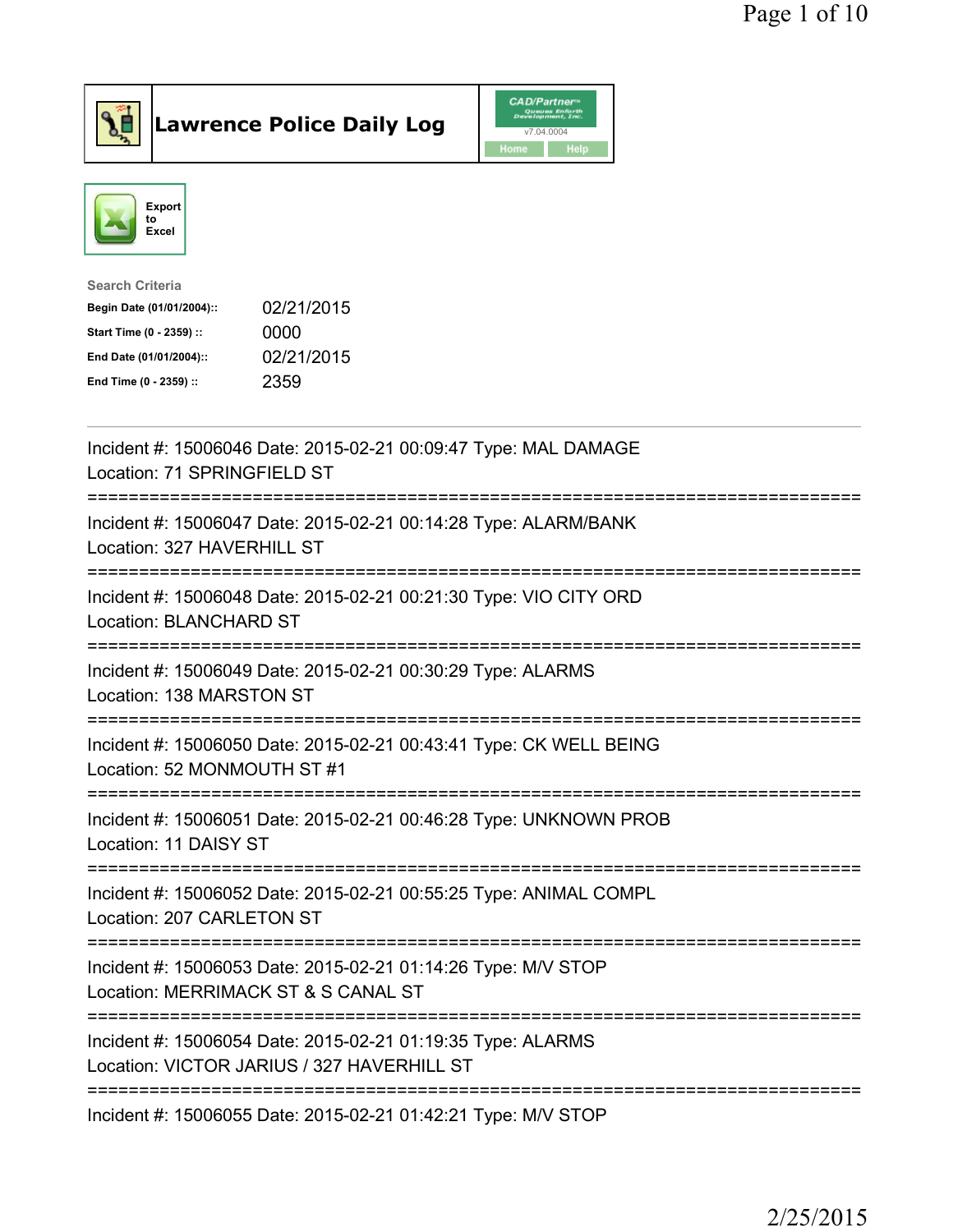| Location: 16 GREEN ST                                                                                                                        |
|----------------------------------------------------------------------------------------------------------------------------------------------|
| Incident #: 15006056 Date: 2015-02-21 01:44:43 Type: AUTO ACC/NO PI<br>Location: 325 WATER ST                                                |
| Incident #: 15006057 Date: 2015-02-21 01:45:48 Type: DOMESTIC/PROG<br>Location: 481 S BROADWAY #13                                           |
| Incident #: 15006058 Date: 2015-02-21 02:01:13 Type: DOMESTIC/PROG<br>Location: 71 BERKELEY ST #1                                            |
| Incident #: 15006059 Date: 2015-02-21 02:01:22 Type: DISTURBANCE<br>Location: J BRIANS / 615 S UNION ST                                      |
| Incident #: 15006060 Date: 2015-02-21 02:03:21 Type: AUTO ACC/UNK PI<br>Location: BROADWAY & HAVERHILL ST                                    |
| Incident #: 15006061 Date: 2015-02-21 02:04:39 Type: HIT & RUN PRO<br>Location: 22C LORING ST                                                |
| Incident #: 15006062 Date: 2015-02-21 02:16:52 Type: SHOTS FIRED<br>Location: SAM'S FOOD STORE / 389 BROADWAY<br>--------------------------- |
| Incident #: 15006063 Date: 2015-02-21 02:22:43 Type: DOMESTIC/PROG<br>Location: 71 BERKELEY ST                                               |
| Incident #: 15006064 Date: 2015-02-21 02:23:04 Type: ALARM/BURG<br>Location: VICTOR JARVIS / 327 HAVERHILL ST                                |
| Incident #: 15006065 Date: 2015-02-21 02:36:32 Type: ALARM/BURG<br>Location: DIAMOND IRON WORKS / 109 BLANCHARD ST                           |
| Incident #: 15006066 Date: 2015-02-21 02:51:37 Type: DISTURBANCE<br>Location: DENNYS / 160 WINTHROP AV                                       |
| Incident #: 15006067 Date: 2015-02-21 03:16:22 Type: M/V STOP<br>Location: BROADWAY & COMMON ST                                              |
| Incident #: 15006068 Date: 2015-02-21 03:25:16 Type: AMBULANCE ASSSI<br>Location: 4 BERNARD AVE                                              |
| Incident #: 15006069 Date: 2015-02-21 03:28:02 Type: ROBBERY ARMED<br>Location: 208 S. BROADWAY                                              |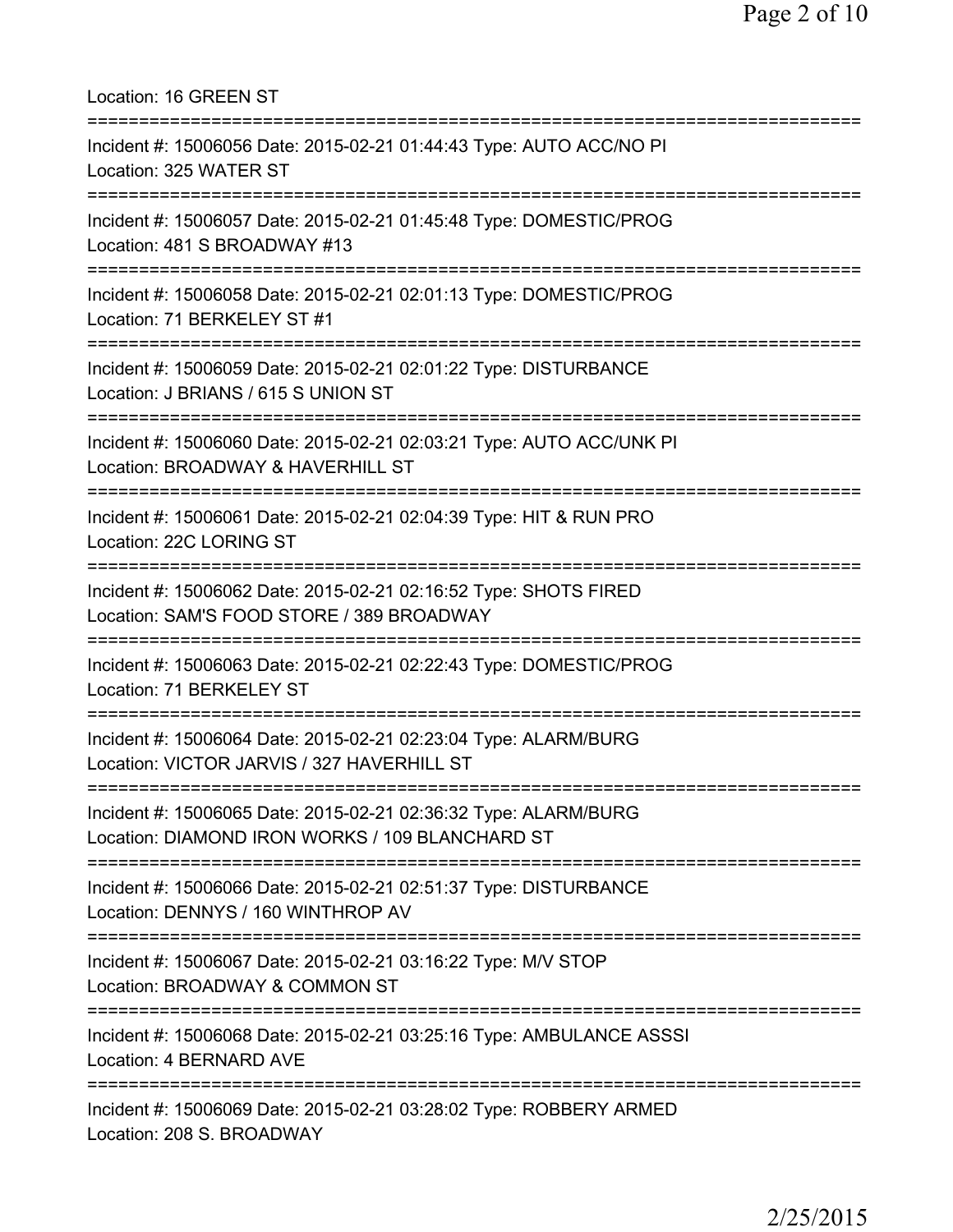| Incident #: 15006070 Date: 2015-02-21 03:40:28 Type: DK (DRUNK)<br>Location: 1 GENERAL ST                          |
|--------------------------------------------------------------------------------------------------------------------|
| Incident #: 15006071 Date: 2015-02-21 03:45:32 Type: DOMESTIC/PROG<br>Location: 71 BERKELEY ST                     |
| Incident #: 15006072 Date: 2015-02-21 03:59:58 Type: ACCOSTING<br>Location: ARLINGTON ST & CENTRE ST               |
| Incident #: 15006073 Date: 2015-02-21 04:05:52 Type: B&E/MV/PROG<br>Location: 800 ESSEX ST                         |
| Incident #: 15006074 Date: 2015-02-21 04:23:55 Type: LARCENY/PROG<br>Location: WILMONT ST.                         |
| Incident #: 15006075 Date: 2015-02-21 04:53:03 Type: ALARM/BURG<br>Location: LEONARD SCHOOL / 60 ALLEN ST          |
| Incident #: 15006077 Date: 2015-02-21 05:04:56 Type: SUS PERS/MV<br>Location: 46 FLORENCE AV                       |
| Incident #: 15006076 Date: 2015-02-21 05:05:25 Type: SUS PERS/MV<br>Location: 125 BERKELEY ST                      |
| Incident #: 15006078 Date: 2015-02-21 05:14:31 Type: MV/BLOCKING<br>Location: 43 BENNINGTON ST                     |
| Incident #: 15006079 Date: 2015-02-21 05:40:01 Type: TOW OF M/V<br>Location: 237 JACKSON ST                        |
| Incident #: 15006080 Date: 2015-02-21 05:56:53 Type: A&B PROG<br>Location: 112 E. CAMBRIDGE ST                     |
| Incident #: 15006081 Date: 2015-02-21 06:02:18 Type: TOW OF M/V<br>Location: 11 LAWRENCE ST                        |
| Incident #: 15006082 Date: 2015-02-21 06:23:16 Type: ALARM/BURG<br>Location: BUTLER RENTAL / 293 HAMPSHIRE ST      |
| Incident #: 15006083 Date: 2015-02-21 06:49:01 Type: UNWANTEDGUEST<br>Location: TRIPOLI BAKERY INC / 106 COMMON ST |
|                                                                                                                    |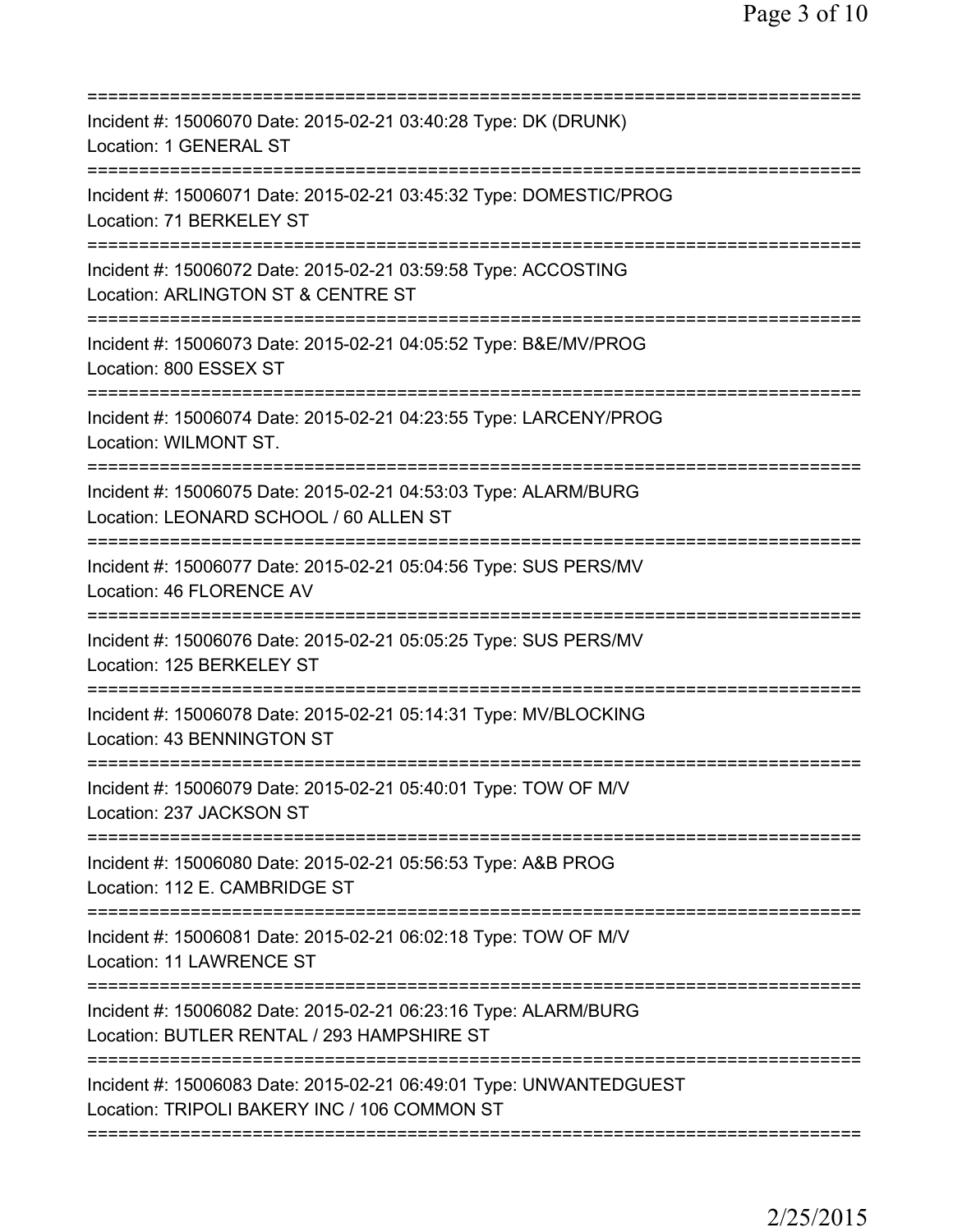| Incident #: 15006084 Date: 2015-02-21 06:59:55 Type: DOMESTIC/PAST<br>Location: 2 GRAINGER ST                                           |
|-----------------------------------------------------------------------------------------------------------------------------------------|
| Incident #: 15006085 Date: 2015-02-21 07:12:19 Type: UNWANTEDGUEST<br>Location: 15 DURANT ST                                            |
| Incident #: 15006086 Date: 2015-02-21 07:16:44 Type: MAN DOWN<br>Location: 25 BROMFIELD ST                                              |
| Incident #: 15006087 Date: 2015-02-21 07:19:38 Type: AUTO ACC/UNK PI<br>Location: SUTTON ST                                             |
| Incident #: 15006089 Date: 2015-02-21 07:51:08 Type: MAL DAMAGE<br>Location: 15 DURANT ST<br>==============                             |
| Incident #: 15006088 Date: 2015-02-21 07:52:13 Type: MAL DAMAGE<br>Location: 15 DURANT ST                                               |
| Incident #: 15006090 Date: 2015-02-21 07:58:06 Type: MV/BLOCKING<br><b>Location: RAILROAD ST</b><br>:================================== |
| Incident #: 15006091 Date: 2015-02-21 07:59:44 Type: ALARM/BURG<br>Location: BRUCE SCHOOL / 135 BUTLER ST                               |
| =========================<br>Incident #: 15006092 Date: 2015-02-21 08:10:48 Type: AUTO ACC/NO PI<br>Location: E HAVERHILL ST & HIGH ST  |
| Incident #: 15006093 Date: 2015-02-21 08:13:01 Type: ALARM/BURG<br>Location: 49 WALNUT ST                                               |
| Incident #: 15006094 Date: 2015-02-21 08:30:05 Type: ALARM/BURG<br>Location: DPW / 31 AUBURN ST                                         |
| Incident #: 15006095 Date: 2015-02-21 08:54:16 Type: AUTO ACC/NO PI<br>Location: 500 HAVERHILL ST                                       |
| Incident #: 15006096 Date: 2015-02-21 09:01:53 Type: MV/BLOCKING<br>Location: 641 HAVERHILL ST                                          |
| Incident #: 15006097 Date: 2015-02-21 09:18:34 Type: ALARMS<br>Location: SALVATION ARMY / 250 HAVERHILL ST                              |
| Incident #: 15006098 Date: 2015-02-21 09:31:02 Type: HIT & RUN M/V                                                                      |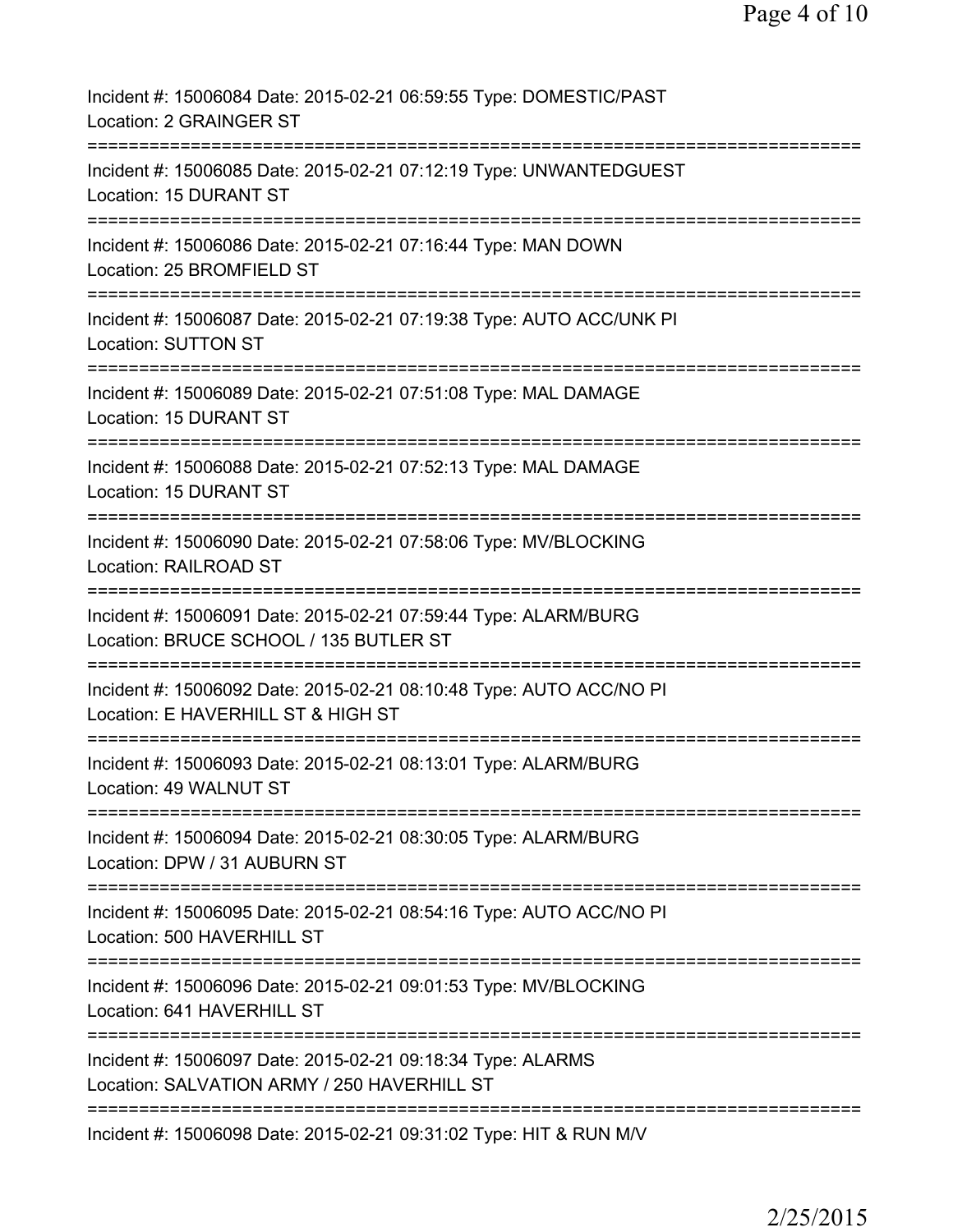Location: BROADWAY & CROSS ST =========================================================================== Incident #: 15006099 Date: 2015-02-21 10:00:27 Type: M/V STOP Location: BROADWAY & VALLEY ST =========================================================================== Incident #: 15006101 Date: 2015-02-21 10:06:15 Type: HIT & RUN M/V Location: 24 LORING ST =========================================================================== Incident #: 15006100 Date: 2015-02-21 10:07:24 Type: M/V STOP Location: BROADWAY & VALLEY ST =========================================================================== Incident #: 15006102 Date: 2015-02-21 10:43:15 Type: MAN DOWN Location: MASON ST & WATER ST =========================================================================== Incident #: 15006103 Date: 2015-02-21 10:58:01 Type: GENERAL SERV Location: 189 ARLINGTON ST =========================================================================== Incident #: 15006104 Date: 2015-02-21 11:27:43 Type: GENERAL SERV Location: 189 ARLINGTON ST =========================================================================== Incident #: 15006105 Date: 2015-02-21 11:30:48 Type: SUS PERS/MV Location: 41 BERKELEY ST =========================================================================== Incident #: 15006106 Date: 2015-02-21 11:32:52 Type: THREATS Location: 57 SPRINGFIELD ST =========================================================================== Incident #: 15006107 Date: 2015-02-21 11:52:16 Type: SUS PERS/MV Location: 37 IRENE ST =========================================================================== Incident #: 15006108 Date: 2015-02-21 12:01:48 Type: DOMESTIC/PROG Location: 14 KRESS ST =========================================================================== Incident #: 15006109 Date: 2015-02-21 12:27:40 Type: DISTURBANCE Location: 88 BOXFORD ST FL 2ND =========================================================================== Incident #: 15006110 Date: 2015-02-21 13:20:02 Type: MEDIC SUPPORT Location: 108 SPRINGFIELD ST FL 2 =========================================================================== Incident #: 15006111 Date: 2015-02-21 13:29:10 Type: GENERAL SERV Location: 189 ARLINGTON ST =========================================================================== Incident #: 15006112 Date: 2015-02-21 13:32:18 Type: ALARM/BURG Location: DIAMOND IRON / 109 BLANCHARD ST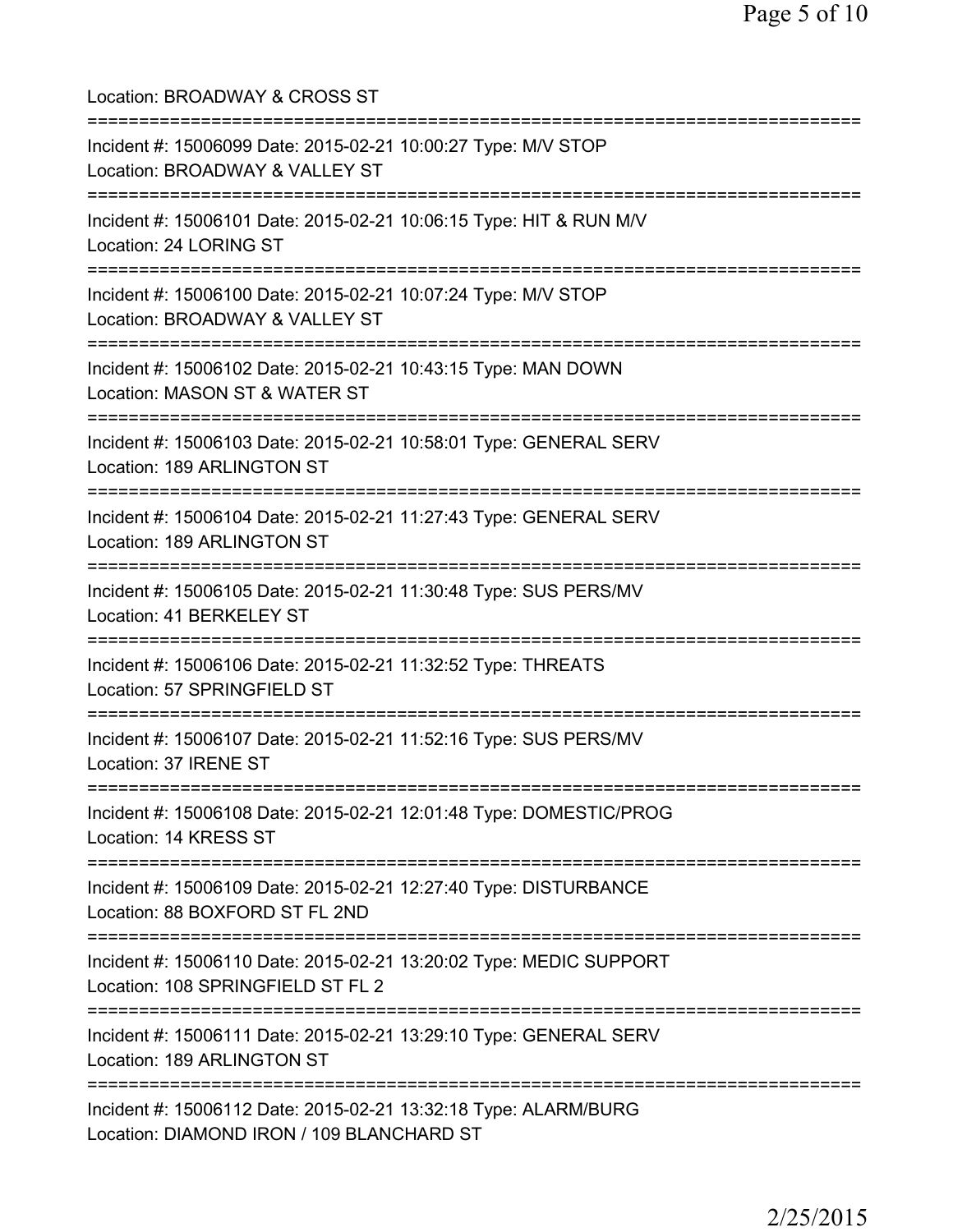| =========================                                                                                                             |
|---------------------------------------------------------------------------------------------------------------------------------------|
| Incident #: 15006113 Date: 2015-02-21 13:33:32 Type: FRAUD<br>Location: 27 ROBINSON CT                                                |
| Incident #: 15006114 Date: 2015-02-21 13:42:14 Type: INVEST CONT<br>Location: 14 KRESS ST                                             |
| Incident #: 15006115 Date: 2015-02-21 13:44:39 Type: NEIGHBOR PROB<br>Location: 40 LAWRENCE ST #307                                   |
| Incident #: 15006116 Date: 2015-02-21 13:46:18 Type: M/V STOP<br>Location: S UNION & WINTROP                                          |
| Incident #: 15006118 Date: 2015-02-21 13:55:50 Type: AUTO ACC/NO PI<br><b>Location: HENRY AV</b>                                      |
| Incident #: 15006117 Date: 2015-02-21 14:07:44 Type: A&B PROG<br>Location: 141 MYRTLE ST FL 1ST                                       |
| Incident #: 15006119 Date: 2015-02-21 14:35:07 Type: DISTURBANCE<br>Location: 167 ESSEX ST<br>---------                               |
| Incident #: 15006120 Date: 2015-02-21 14:49:01 Type: SHOPLIFTING<br>Location: 73 WINTHROP AVE<br>==================================== |
| Incident #: 15006121 Date: 2015-02-21 14:51:03 Type: MV/BLOCKING<br>Location: PARKER ST & SALEM ST                                    |
| Incident #: 15006122 Date: 2015-02-21 14:53:35 Type: ASSSIT AMBULANC<br>Location: ANDOVER ST & S UNION ST                             |
| Incident #: 15006123 Date: 2015-02-21 14:57:57 Type: MAL DAMAGE<br>Location: 52 KINGSTON ST                                           |
| Incident #: 15006124 Date: 2015-02-21 15:11:37 Type: CK WELL BEING<br>Location: 17 WASHINGTON ST                                      |
| Incident #: 15006125 Date: 2015-02-21 15:20:40 Type: PARK & WALK<br>Location: 50 S BROADWAY                                           |
| Incident #: 15006126 Date: 2015-02-21 15:39:08 Type: DK (DRUNK)<br>Location: BRADFORD ST & BROADWAY                                   |
|                                                                                                                                       |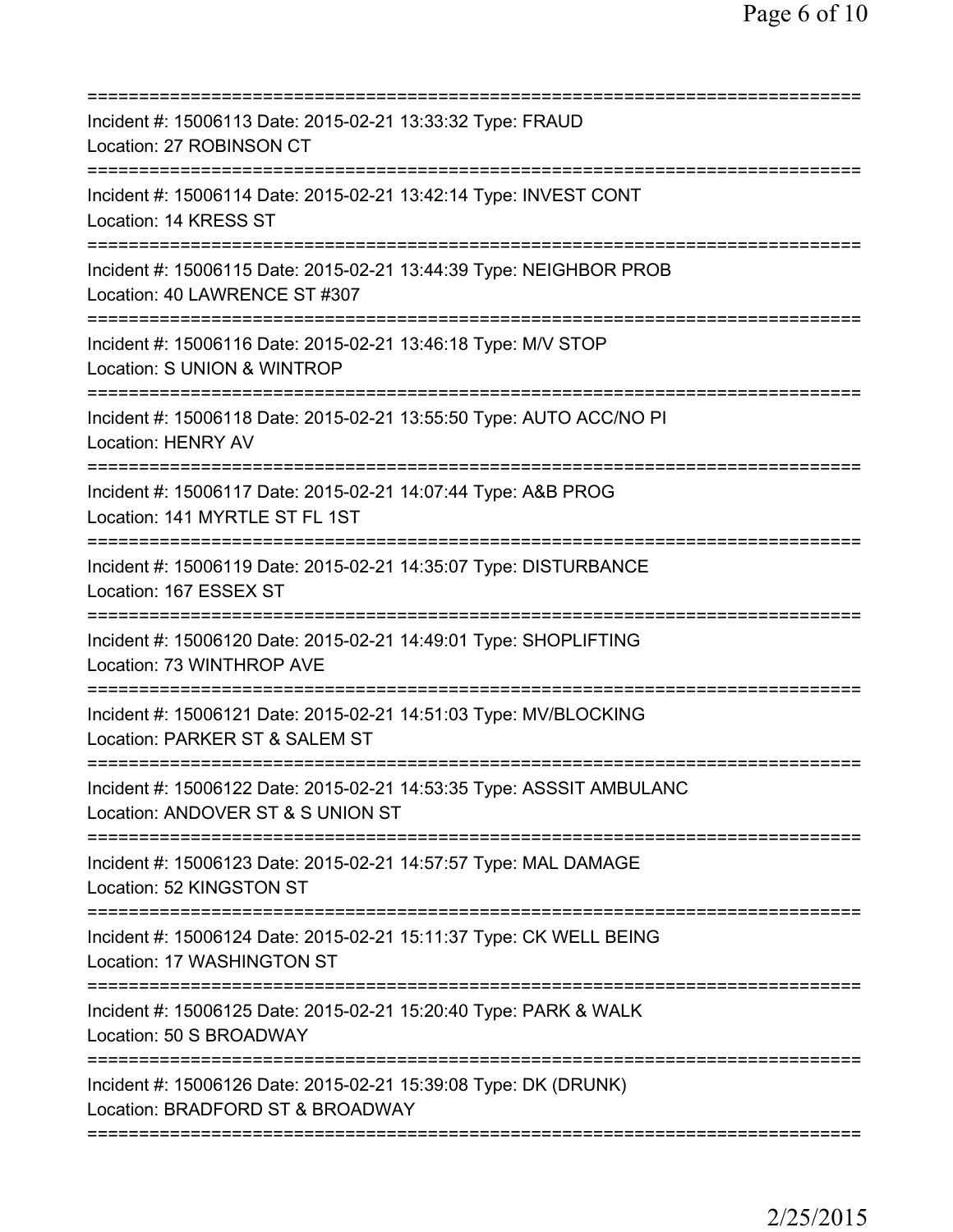Page 7 of 10

Incident #: 15006127 Date: 2015-02-21 15:41:33 Type: MV/BLOCKING Location: 14 ARLITT CT =========================================================================== Incident #: 15006128 Date: 2015-02-21 16:09:18 Type: FRAUD Location: 89 NEWBURY ST =========================================================================== Incident #: 15006129 Date: 2015-02-21 16:36:02 Type: THREATS Location: 133 ESSEX ST =========================================================================== Incident #: 15006132 Date: 2015-02-21 16:57:59 Type: ANIMAL COMPL Location: HAVERHILL ST & UNION ST =========================================================================== Incident #: 15006130 Date: 2015-02-21 16:59:59 Type: ALARM/BURG Location: CITY HALL / 200 COMMON ST =========================================================================== Incident #: 15006131 Date: 2015-02-21 17:00:23 Type: AUTO ACC/NO PI Location: PARK ST & SARATOGA ST =========================================================================== Incident #: 15006133 Date: 2015-02-21 17:26:16 Type: MV/BLOCKING Location: BELLEVUE ST & HILLTOP AV =========================================================================== Incident #: 15006134 Date: 2015-02-21 17:27:31 Type: AUTO ACC/NO PI Location: CANAL ST & MARSTON ST =========================================================================== Incident #: 15006135 Date: 2015-02-21 18:05:41 Type: MV/BLOCKING Location: 26 ALLSTON ST =========================================================================== Incident #: 15006136 Date: 2015-02-21 18:06:23 Type: CK WELL BEING Location: BROADWAY & CROSS ST =========================================================================== Incident #: 15006137 Date: 2015-02-21 18:15:00 Type: ROBBERY ARMED Location: 122 S BROADWAY =========================================================================== Incident #: 15006138 Date: 2015-02-21 18:17:00 Type: MV/BLOCKING Location: 490 HAMPSHIRE ST =========================================================================== Incident #: 15006139 Date: 2015-02-21 18:19:53 Type: HIT & RUN M/V Location: FERRY ST =========================================================================== Incident #: 15006140 Date: 2015-02-21 19:03:46 Type: CK WELL BEING Location: 39 FOSTER ST FL 1 =========================================================================== Incident #: 15006142 Date: 2015-02-21 19:16:24 Type: AUTO ACC/NO PI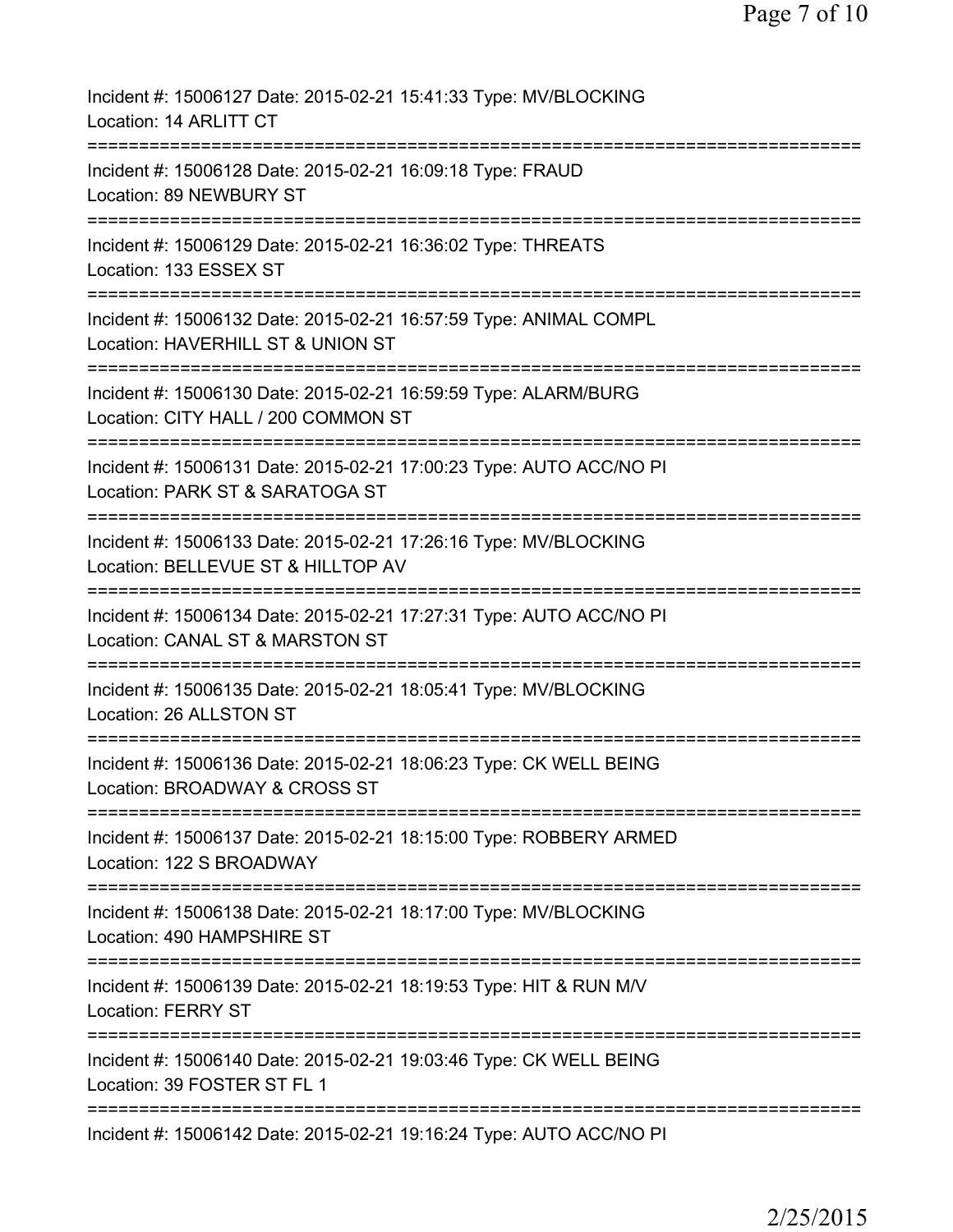Location: 2 CHAMPLAIN AV =========================================================================== Incident #: 15006141 Date: 2015-02-21 19:16:34 Type: AUTO ACC/NO PI Location: AUBURN ST & HAMPSHIRE ST =========================================================================== Incident #: 15006143 Date: 2015-02-21 19:26:24 Type: AUTO ACC/NO PI Location: TACO BELL / 79 WINTHROP AV =========================================================================== Incident #: 15006144 Date: 2015-02-21 19:52:04 Type: MEDIC SUPPORT Location: 615 S UNION ST =========================================================================== Incident #: 15006145 Date: 2015-02-21 19:52:34 Type: CK WELL BEING Location: OAK ST & SHORT ST =========================================================================== Incident #: 15006146 Date: 2015-02-21 20:01:54 Type: DISTURBANCE Location: 62 BEACON ST =========================================================================== Incident #: 15006147 Date: 2015-02-21 20:23:05 Type: ALARM/BURG Location: 11 LAWRENCE ST #508 =========================================================================== Incident #: 15006148 Date: 2015-02-21 20:39:07 Type: ASSIST FIRE Location: 4 THORNDIKE ST FL 3 =========================================================================== Incident #: 15006149 Date: 2015-02-21 20:47:27 Type: HIT & RUN M/V Location: 81 HANCOCK ST =========================================================================== Incident #: 15006150 Date: 2015-02-21 20:50:41 Type: AUTO ACC/NO PI Location: 37 FERN ST =========================================================================== Incident #: 15006151 Date: 2015-02-21 20:52:22 Type: M/V STOP Location: MARKET ST & PARKER ST =========================================================================== Incident #: 15006152 Date: 2015-02-21 20:52:54 Type: CK WELL BEING Location: 65 UNION ST #216 =========================================================================== Incident #: 15006153 Date: 2015-02-21 21:01:50 Type: M/V STOP Location: MELROSE ST & WATER ST =========================================================================== Incident #: 15006154 Date: 2015-02-21 21:05:47 Type: SPECIAL CHECK Location: 272 E HAVERHILL ST =========================================================================== Incident #: 15006155 Date: 2015-02-21 21:19:40 Type: MV/BLOCKING Location: 159 CARLETON ST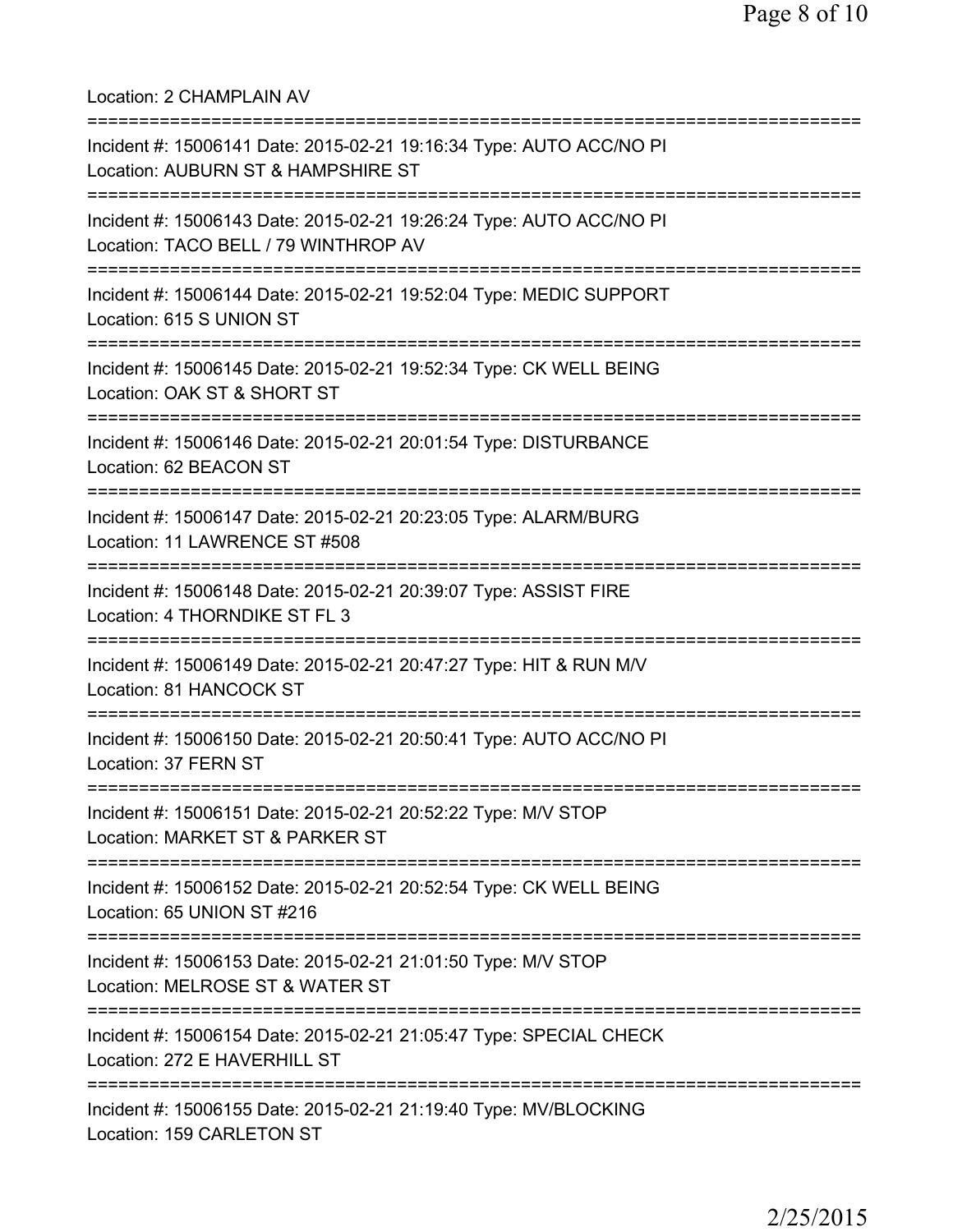| Incident #: 15006156 Date: 2015-02-21 21:32:17 Type: SUS PERS/MV<br>Location: ARLINGTON ST & WILLOW ST                           |
|----------------------------------------------------------------------------------------------------------------------------------|
| Incident #: 15006157 Date: 2015-02-21 22:02:10 Type: ALARM/BURG<br>Location: 17 BOYD ST                                          |
| Incident #: 15006158 Date: 2015-02-21 22:12:15 Type: HIT & RUN M/V<br>Location: 99 UNION ST                                      |
| Incident #: 15006162 Date: 2015-02-21 22:19:34 Type: SUS PERS/MV<br>Location: 1135 ESSEX ST                                      |
| Incident #: 15006159 Date: 2015-02-21 22:19:45 Type: CK WELL BEING<br>Location: ST MARY-IMMACULATE CONCEPTION / 300 HAVERHILL ST |
| Incident #: 15006160 Date: 2015-02-21 22:28:28 Type: LOUD NOISE<br>Location: 21 E HAVERHILL ST FL 2                              |
| Incident #: 15006161 Date: 2015-02-21 22:35:58 Type: HIT & RUN M/V<br>Location: MASONIC TEMPLE / 43 JACKSON ST                   |
| Incident #: 15006163 Date: 2015-02-21 22:42:28 Type: SUS PERS/MV<br>Location: 311 PARK ST                                        |
| Incident #: 15006164 Date: 2015-02-21 22:46:35 Type: CK WELL BEING<br>Location: 40 LAWRENCE ST #341                              |
| Incident #: 15006165 Date: 2015-02-21 22:48:35 Type: UNWANTEDGUEST<br>Location: 211 MERRIMACK ST                                 |
| Incident #: 15006166 Date: 2015-02-21 22:51:44 Type: AMBULANCE ASSSI<br>Location: 26 EASTON ST                                   |
| Incident #: 15006167 Date: 2015-02-21 23:04:25 Type: AUTO ACC/NO PI<br>Location: 44 ROWE ST                                      |
| Incident #: 15006168 Date: 2015-02-21 23:14:12 Type: NOISE ORD<br>Location: 115 JACKSON ST FL 2                                  |
| Incident #: 15006169 Date: 2015-02-21 23:16:37 Type: ALARM/BURG<br>Location: 184 PARK ST                                         |
|                                                                                                                                  |